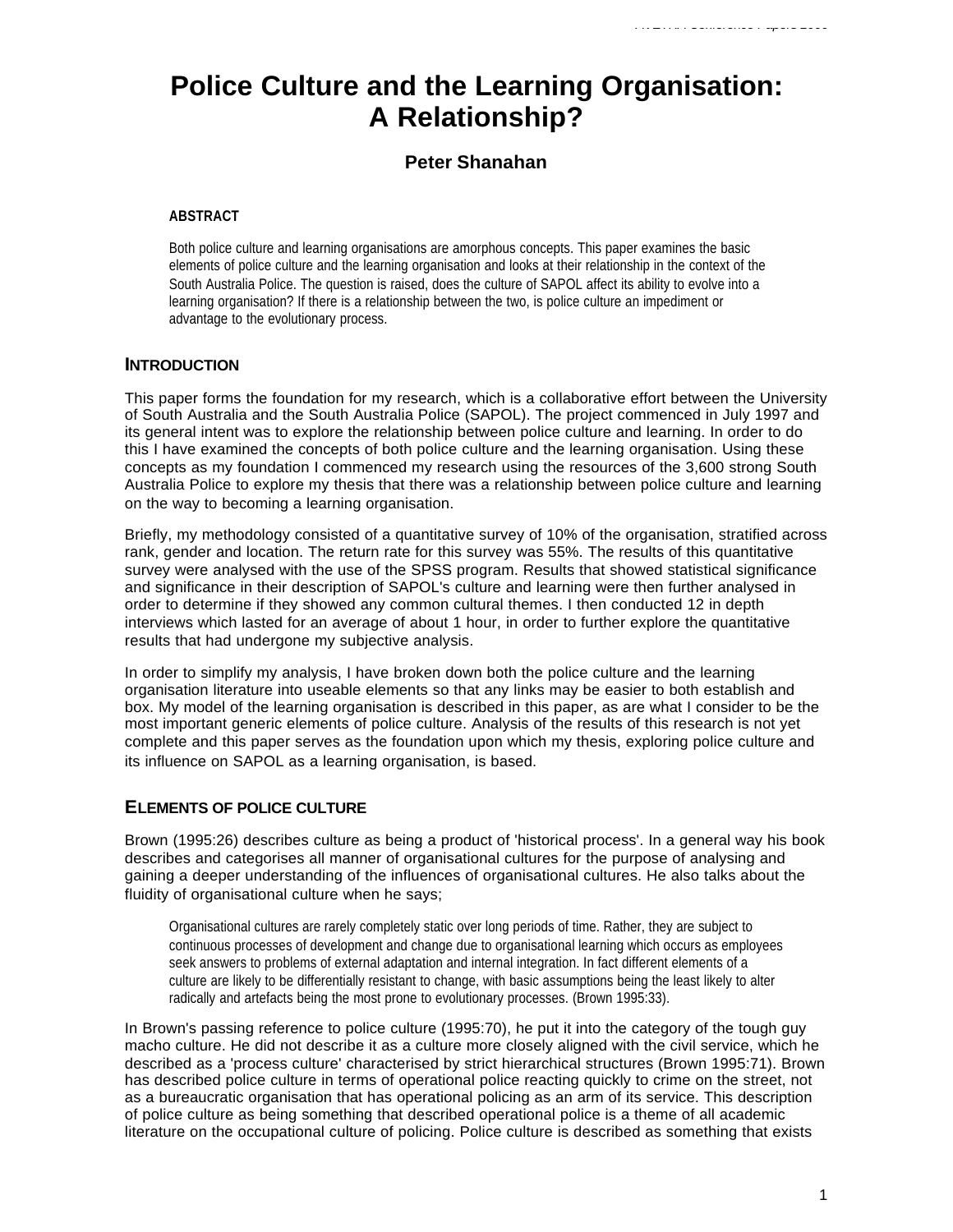from the perspective of the police officer who frequently deals with both criminals and the public as a part of his or her occupation.

As well as this almost assumed theme that police culture be analysed and situated in the light of operational policing, there have been a number of other elements of police culture high on the agenda for analysis. Some assumptions in the literature are that police culture has intrinsically negative connotations (Skolnick 1966, Manning 1977, Fitzgerald 1989, Reiner 1992, Skolnick & Fyfe 1993, Chan 1997, Prenzler 1997, Wood 1997). That negative part of police culture which has traditionally been discussed concerns unpalatable conduct or behaviour which leads to unacceptable deviance or criminal behaviour. Skolnick (1966) attributed this behaviour to the police perception that they are in constant danger while working, as well as their need to be suspicious in order to properly carry out their role as protectors. This view of their position is coupled with the authority to use force to achieve the ends expected by society. All of these factors combine to create an environment where behaviour that may be seen as deviant is accepted by the police as a necessary norm, and thus internalised and rationalised. Skolnick (1966) further contends that these attitudes are passed on to all the new recruits and are promoted as necessary attributes to be had to be successful at the policing craft. An agreement among police of the need for this process in order to provide what they consider to be the best policing service, necessarily promotes an atmosphere of secrecy, or as Wood (1997) would put it, 'brotherhood'. This socialisation in order to promote a culture implies that there is a wide gap between formal rules and informal practice (Prenzler 1997). In the highly publicised Wood Royal Commission, Commissioner Wood describes some of the elements of police culture in this way;

It is apparent that there is an inimical feature of the NSW Police culture, and its significance has not been sufficiently recognised by those responsible for the management of the Police Service. ... This aspect of the police culture is the enemy within. It is virulent and perverts the oath of office. It thrives on greed, prizing loyalty to one's corrupt colleague above loyalty to the Police service. Its weapons are those of the standover merchant and it depends on group loyalty, a tradition of mateship and peer group pressure. Those who subscribe to it hold little fear of being exposed. (Wood 1996:45).

Prenzler (1997:48) in his summing up of the literature, distils elements of police culture into 4 categories. Firstly he says that police culture has a "Disregard and disdain for rules and procedures ... especially in the treatment of suspects". Secondly he says that police culture has a "Disregard for due process ... as an outcome of a dominant crime control model of policing". Thirdly he says that police culture is characterised by "Cynicism, isolation and intolerance". Fourthly he talks of the "solidarity" of police culture being an offshoot of isolation and cynicism.

The literature is consistent in offering generalisations of police culture. Reiner (1992:112) talks about the strength of the culture being based on a foundation that police work is a mission - it is "a worthwhile enterprise, not just another job." and therefore anything done in pursuit of this mission is serving a greater cause, not the individual. It is this foundation that makes police culture so hard to reform. He uses Skolnick's (1966) analysis of police culture as a foundation for his understanding of the culture and he identifies of the following 6 common elements of police culture or 'cop culture' as he describes it:

*Suspicion:* he describes as a product of the need to watch for signs of trouble, danger and clues. Suspicion in this sense requires the police officer to have a well defined cognitive map of the world in order to determine those things that don't fit easily into that map.

*Isolation/solidarity* is an attribute he suggests that implies a degree of siege mentality. He suggests that police see themselves as making up the us component of us and them. As a result of this, police tend to befriend and rely upon other police who understand their view of the world.

*Conservatism:* Reiner concluded that police were generally conservative and that police do not easily suffer divergence from the norm. Left wingers, greenies and other 'troublemakers' do not sit comfortably with the police cultural view of an ordered society.

*Machismo* he says is evidenced by the typical profile of a police organisation that is still very much dominated by the white Anglo-Saxon male (also see Heidensohn 1996). Organisations such as these create a haven for sexism, homophobia and the actual enjoyment of, as well as the anticipation of the risks associated with the occupation. He suggests that police exist in an environment where most think that it is fun to play 'cops and robbers'.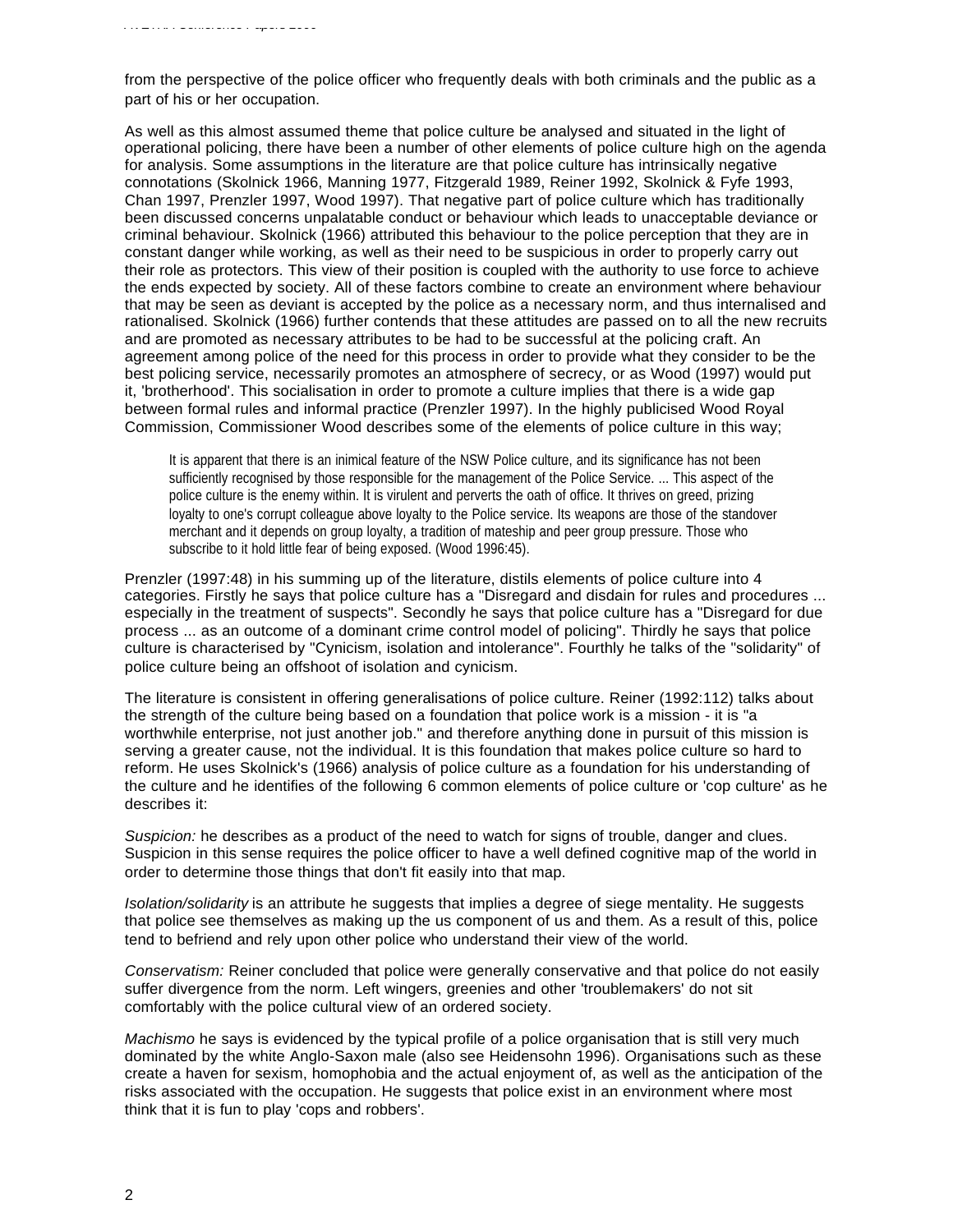*Racial prejudice* is described as part of the culture, however, police are said to be only slightly more prejudiced than the community as a whole (see also Wortley 1992, Chan 1997). He contends that this prejudice exhibited by police is in fact a reflection of the dominant attitudes of the majority of people towards minorities.

*Pragmatism* in the police cultural sense, Reiner describes as 'conceptual conservatism'. He asserts that police are reluctant to contemplate innovation, experimentation or research.

Skolnick and Fyfe (1993) have added another generalisation to this list of cultural mores, apparently in response to the 1991 beating in Los Angeles of Rodney King. They suggest that there is a culture of violence and that this deviant behaviour is exacerbated by police culture. They suggest that the police use of violence is in response to their mandate to use lawful coercive force and is in keeping with Reiner's (1992) machismo. These analyses are obviously drawing on research undertaken in the United States of America. They emphasise both police training in unarmed self-defence and use of firearms, conducted under the umbrella of their lawful powers of coercion. The literature on police culture which emanates from the United Kingdom and Australia does not place the same emphasis on this issue. In the light of the above generalisations the 'entity' known as police culture has according to James and Warren (1994:3) been "treated synonymously as the cause and effect of police misbehaviour".

Janet Chan (1997) has undertaken probably the most detailed Australian study of police culture. Her particular focus was on racism in the New South Wales Police Service and the relationship between the police and Australia's multicultural society. As a result of her research she was able to review the literature that related to the police occupational culture and challenge most popularly held notions as to the nature of police culture. She argued that there were four major problems with current theories explaining police culture. She suggests that the theories do not account for differences in culture, that they neglect the role played by police officers themselves in perpetuating and transforming the culture, that the theories fail to situate police culture within a social and political context and that the theories do not talk about the scope and possibility for cultural change (Chan 1997:13). Through her use of a questionnaire survey and interviews with both police and non-police sources, she was able to expose the thesis that police culture is not all embracing and created through uniform socialisation, nor is it one where officers blindly follow the role set down by those experienced workplace heroes who have 'been there and done that'. She concluded that the combination of police culture and police work created an environment (Schein 1992, Gee 1996) where police have a very different view of the 'real world'. This view of the 'real world' invited an 'us and them' mentality (Reiner 1992). She then proceeded to re-conceptualise the construction of police culture and used the notions of Bourdieu's 'field' and 'habitus' in her analysis. Through the use of the theories of Bourdieu, she was able to address the concerns she raised about other theoretical models of police culture and ensure that both internal and external factors are taken into account in her construction of the culture.

Chan (1997) agreed that police culture was as a result of history (Manning 1977) and learned dispositions (Schein 1992). She then moved on to say that police work was dictated by the officer's perception of what constitutes suspicious activities (Chan 1997:21). The implication here is that this perception has been moulded both by history and socialisation. To this she emphasised the value of experiences and it is upon this foundation that she built her theory using Bourdieu's habitus and field. She used the 'habitus' to describe the experiences that formed the police view of common sense. Her concept of 'field' situated this common sense within the historical and socialised relationships - in particular the relationships with ethnic groups that were not Anglo in origin. The relationship between cultural knowledge (habitus) and the structural conditions of police work (field) is said to have been developed as a way of coping with the unpredictable nature of police work. The point of this construction was to emphasise that "structural conditions do not completely determine cultural knowledge, and cultural knowledge does not totally dictate practice" (Chan 1997:73).

Chan identified that there were three major assumptions made in the majority of academic discussions of police culture (Chan 1997:44). Firstly it was assumed that the demands of police work were linked to the culture. Secondly it was assumed that the culture was relatively stable over time and space and thirdly it was assumed that the culture had a negative impact on police practice. Chan covered the first two of these assumptions by asserting that they were simplistic and did not take account of social influences as well as individual acquiescence to the culture, internal differentiation and jurisdictional differences (Chan 1997:65). In analysis of the third assumption that police culture had a negative impact on police practice she commented that in a general sense the culture was positive, only for the fact that it is functional to the survival and security of police officers working in a dangerous, unpredictable and alienating occupation (Chan 1997:45). In any further analysis she was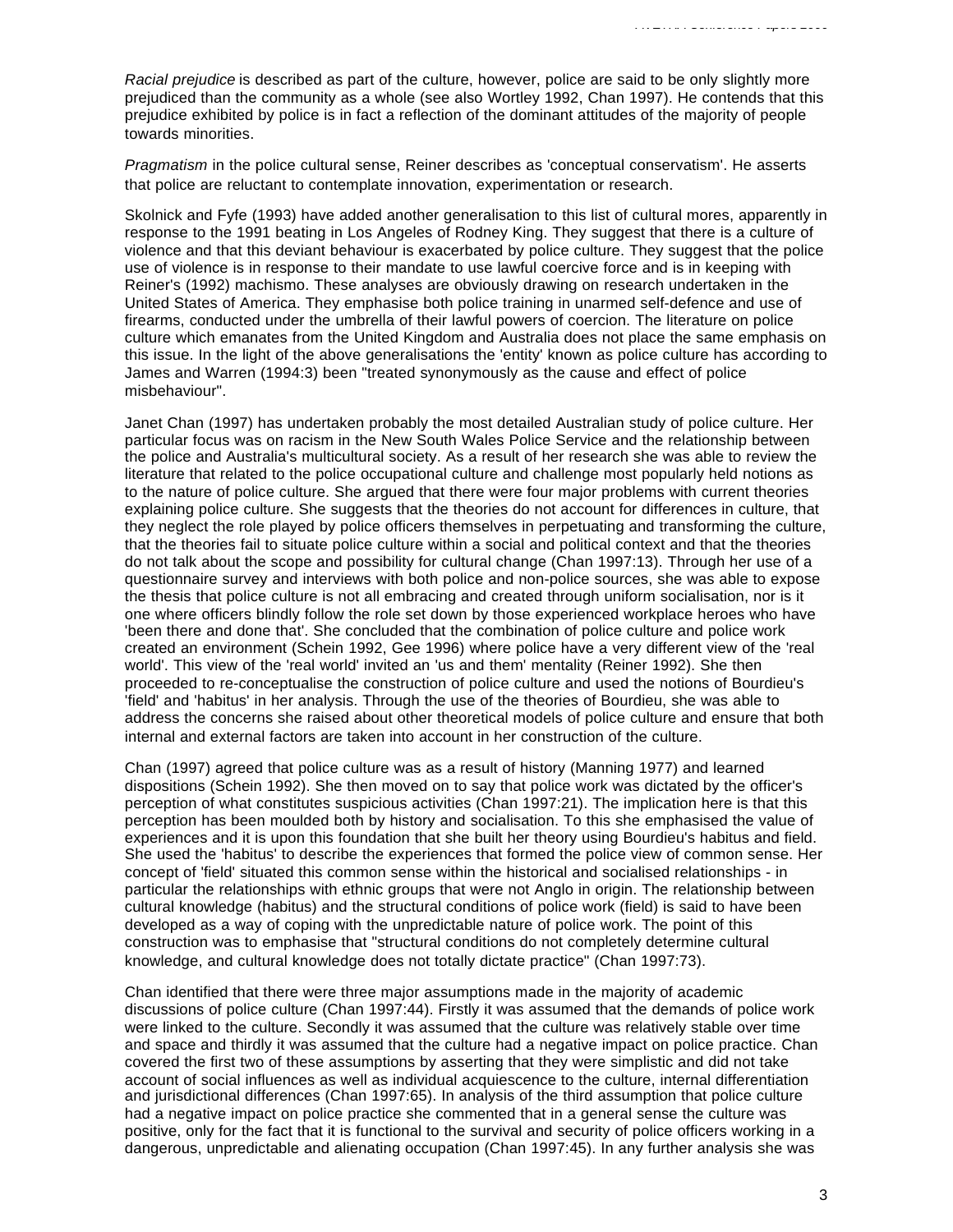strangely silent to the point of conceding the truth of that assumption. To be fair, the focus of her research was the examination of the New South Wales police and their relationship with ethnic minorities. The results of her research certainly imparted a negative flavour to that relationship, but it still left begging the question as to whether there were any positive aspects of police culture. In leaving this assumption untested, Chan fell back into the pack of academic commentators who concentrated on police culture in the light of it being an almost wholly negative concept (Skolnick 1966, Westley 1970, Manning 1977, Fitzgerald 1989, Bolen 1990, Reiner 1992, Skolnick & Fyfe 1993, Prenzler 1997, Wood 1997). In the academic discussion, positive aspects of police culture were not denied, rather they were ignored or just not identified.

Moir & Moir (1992:220) identify another assumption associated with police culture in quoting Beyer (1991). They suggest that police culture has at its core a philosophy as to how the community should be policed, as a result of the interpretation they have of themselves as crime fighters. This interpretation is pervasive and infiltrates decisions and actions, regardless of other possible community interpretations of the policing role.

A common feature of all the authors cited is that they agreed that many police officers do not fit the cultural paradigm as they portrayed it. In my analysis of the literature that deals with police culture I have categorised elements under the following headings.

#### **Culture placed in the context of operational policing**

All of the literature on police culture places it firmly within the operational sphere. Skolnick (1966) calls it the policeman's (sic) 'working personality'. Reuss-Ianni (1983) also talks of culture in terms of 'street cop' work, although she did say there was a clear distinction between 'street cops' and 'management cops'. She talks of the anxiety associated with policing associated with the constant threat of danger (1983:20). Affirmation of this assumption continued with Reiner (1992), Brown (1995) and Chan (1997).

#### **Police culture - working class**

This cultural element has been identified by Bradley (1992), Bolen (1992) and Wells (1997) who talk about the origins of policing and the tradition of its members coming from working class backgrounds and who may suffer from low self esteem. This brings with it the implication of a distrust of intellectuals, and generally people who are not of a working class background.

## **Them and us - loyalty**

Loyalty has been identified as being a common feature in all of the literary discourse in relation to police culture. In looking at the concept of loyalty in the context of policing in the negative sense, it is said to breed solidarity, secrecy and corruption (Manning 1977, Reiner 1992, Fitzgerald 1989, Wood 1997). In its most positive interpretation, loyalty is said to provide support and be nurturing through membership of the police family (Macdonald 1995, Nixon and Reynolds 1996).

#### **Untrusting**

The issue of trust has been identified as a crucial aspect of the police occupational culture (Skolnick 1966, Manning 1977, Reuss-Ianni 1983). In describing trust with its negative connotations, it is said that police culture, or socialisation, breeds a lack of trust leading to suspicion, unhealthy cynicism, or what Reiner (1992) refers to as the 'siege mentality'. In a positive sense it has been said that a lack of trust could be seen as a necessary weapon in the police armoury in order to properly protect the community from criminals (Skolnick 1966, Edwards 1999).

#### **Service - 'Getting the job done'**

The idea of policing being a 'mission' and being more than a job (Reiner 1992) indicates the service commitment inherent in police culture. This commitment could be translated in the negative sense into getting the job done at the expense of justice and the rule of law (Skolnick 1966, Manning 1977, Reiner 1992, Chan 1997, Prenzler 1997). In the positive sense, getting the job done could be interpreted as being just that. Despite constant scrutiny and adversity, police culture still is able to maintain an ethos of helping and serving the community (Palmer 1992, Etter 1995).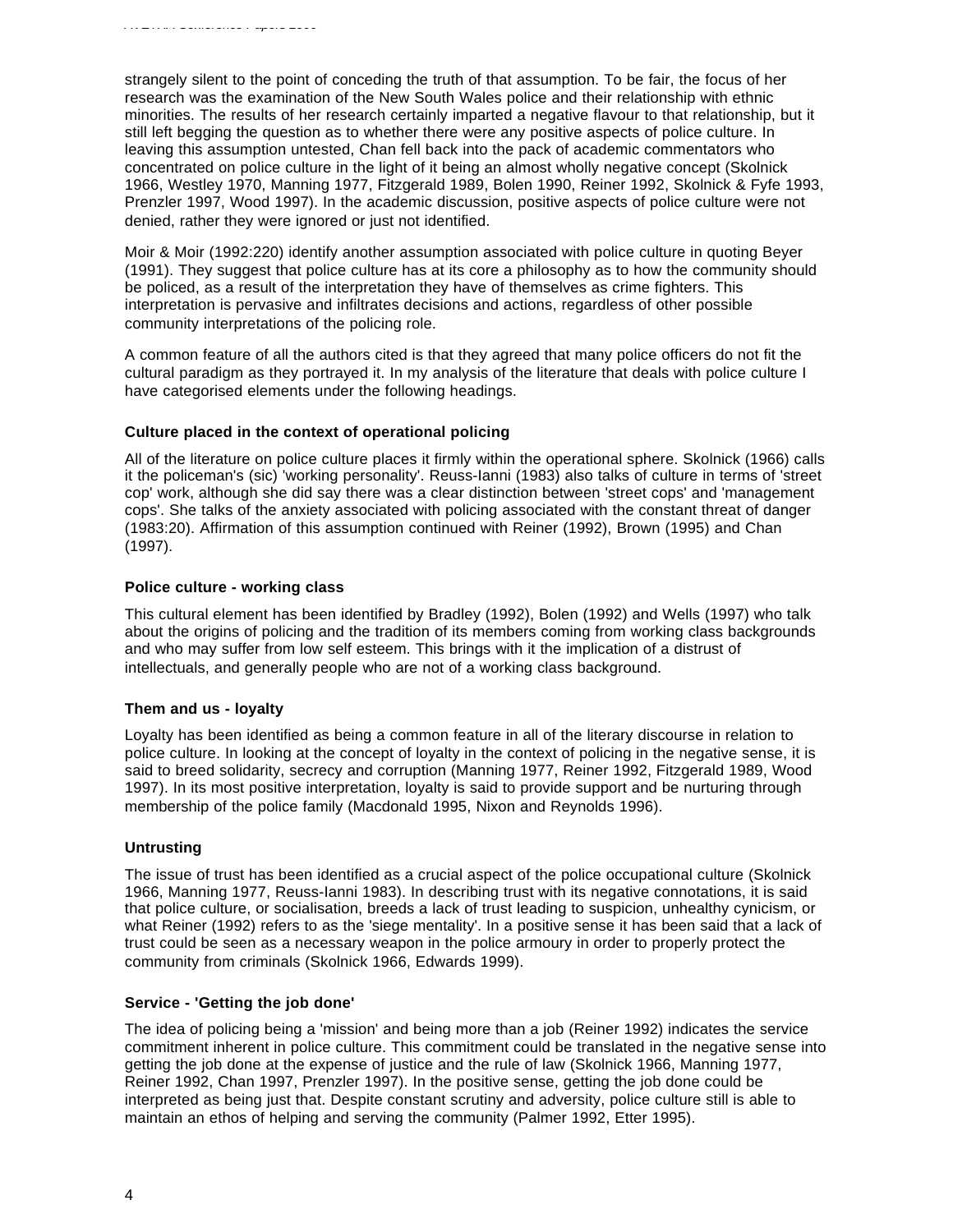## **MY LEARNING ORGANISATION MODEL**

It can be argued that all organizations learn, or they would not survive, but learning organizations demand proactive interventions to generate, capture, store, share and use learning at the systems level in order to create innovative products and services. The pressure to learn increases proportionately to the extent that the environment, in which the system exists, is changing; and therefore, the extent to which the system must keep in touch with, and adapt to, these changes (Marsick 1997:2).

*AVETRA Conference Papers 2000*

Learning organisation literature is vast and still evolving, which is probably reflective of the dynamic and constantly changing work environment which characterised the late 1990's. The nature of work and learning has changed from the Fordian machine metaphor which existed at the start of the century into the organic metaphor (Pedler 1995). Zuboff (1988) talked of the fundamental changes that the smart machine is having on work in the last part of this century and it seems now that the ability of an organisation to get smart and learn is a concept taking shape in the contemporary literature. Through the conceptualisation that an organisation is something alive and able to learn, imparts a positive sense of purpose on the membership of that organisation and implies an ability for the organisation, as a living entity, to improve. But, is it right to conceptualise an organisation as a kind of living entity? Garavan (1997:18) talks of the literature on the learning organisation being broken into two categories in its conceptualisation as an entity. On the one hand there are those that treat the learning organisation as a variable that can be designed in such a way that it will have an influence on organisational outcomes (Mumford 1995, Jones & Hendry 1994, Gault and Jaccaci 1996). On the other hand there are those who conceptualise the learning organisation as a *metaphor* where the organisation is seen as a culture, and the learning organisation is seen as a variant of that culture, or even a version of that culture (Senge 1990, Burgoyne 1995, Jones 1996, Addleson 1996). Indeed, Sofo (1993:26) sums up this view when he says;

The metaphor of the learning organisation is a powerful one which treats organisations as personified organisms with the ability to continually adapt to changing environments.

In either conceptualisation is the important underlying assumption that a change in thinking, practice and eventually culture, will improve the ability of an organisation to work within, and adapt to, a changing work environment. Franklin, Hodgkinson and Stewart (1998:237) even argue that the learning organisation idea represents a contemporary and perhaps the 'ultimate articulation of the aims and values of organisational development'.

With the major contributions coming from Senge (1990), Watkins & Marsick (1993) and Marquardt (1996), I have distilled from the literature the following 7 elements I see as being essential ingredients to the learning organisation.

## **Systems thinking**

This is the linchpin of Senge's ideal of the learning organisation. It is within the context of systems thinking that his other four elements live. Systems thinking involves the ability to look at a problem as part of an interrelated system. After seeing the problem in this light, systems thinking allows the problem to be solved through modification of the entire system. It is the ability to view things holistically that ensures a solution will not just be a quick fix, but a more permanent solution. Importantly systems thinking insists on having an appreciation of the interconnectedness of the organisation. An understanding of this interconnectedness contextualises each individual position and operation in the organisation. Systems thinking also requires an understanding of the connection between the organisation and the outside world. Watkins and Marsick (1992:122) agree with Senge (1990) when they describe systems thinking as the "... glue that holds the others [disciplines] together".

## **Personal mastery**

Personal mastery is used in the sense of attaining a certain level of proficiency. It requires that a personal vision be articulated and then pursued. This desired level of proficiency is constantly maintained and built upon and is an indicator of a commitment to lifelong learning. In a learning organisation an environment must exist that allows employees the ability to strive continually towards personal mastery. Senge sees this is a spiritual foundation of the learning organisation.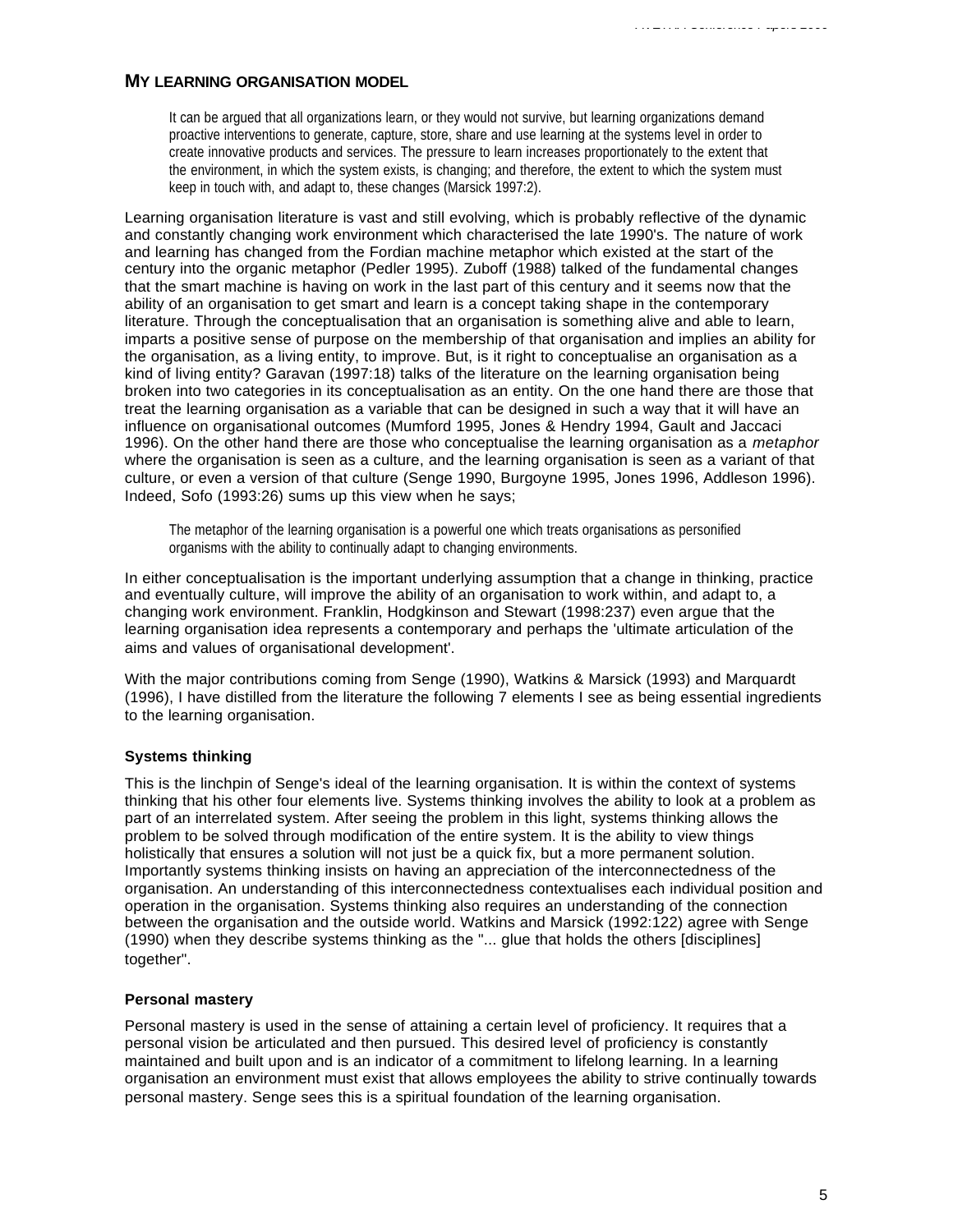#### **Mental models**

Mental models are described as deeply held assumptions or generalisations that influence both our understanding of our environment and the way we act in that environment. Mental models are insidious and will only surface and be recognised by the holder of the mental model through open questioning of one's own assumptions and listening to and discussing the views of others with an open mind. Only through this process is it likely that a person's deeply held view may change. Mental models are powerful in their effect on what people do because they directly effect what people see (Senge 1990:165). Watkins and Marsick (1992:120) identify mental models as the most import of hurdles in the change arena.

#### **Building shared vision**

Senge describes his idea of shared vision as a genuine vision. It is a vision accompanied by commitment to its implementation and goals. Shared vision is a necessary component of organisational evolution towards a learning organisation and must be real enough so that the vision of the individual can be translated into the vision of the organisation. It cannot be a vision thrust upon its members, the members of the organisation must have ownership of their vision. Marquardt (1996:46) says of this, "when there is a truly shared, genuine vision, people tend to excel and learn". Garavan (1997) talks of the idea that shared vision is an enabler that allows the creation of a learning organisation culture.

#### **Team learning**

"Teams, not individuals are the fundamental learning unit in modern organizations" (Senge 1990:10). The essence of team learning is founded on the concept of true dialogue. This true dialogue is one that encourages the team to think together so as to achieve results not achievable by individuals. This type of learning he describes as being the 'free flowing of meaning' through the collective creation of knowledge (Senge 1990:10). This analyses of team learning is opposed to the concept of team building, which encouraged open personal communication and building spirit. Senge's idea of team learning it is a concept where a discourse is created that facilitates the necessary open inquiry and dialogue. Team learning does not necessarily require a team to be free of conflict, it requires the team to share and appreciate the views, as well as recognise the talents or failings of other team members. If one was to look at an achievement based analogy, one could describe the performances of an orchestra or sporting team as being more than just the sum of individual performances (Sofo 1993:25). Senge (1990) sees the role of the manager in all of this to be one of steward or designer, as opposed to being a charismatic hero who makes the key decisions. Team learning under astute stewardship, and involving a cross-section of the organisation from the top to the bottom working together, gives a sense of the potent energy that could be spread throughout the organisation.

## **Dialogue**

Dialogue is a central component of the learning organisation model developed by Michael Marquardt (1996). It is described as communication of the highest quality, comprised of listening to and sharing information on order to create collective thinking (as an adjunct to team learning) and be used as an aid to identifying mental models that may stifle organisational learning. Dialogue is seen as "...the critical medium for connecting, inventing, and coordinating learning and action in the workplace (Marquardt 1996:46).

#### **Leadership**

Marsick and Watkins (1996) described the element of leadership as being essential for the building of a learning organisation. This leadership is different to the stewardship as described by Senge (1990) in the context of team learning. In the view of Marsick and Watkins (1996) leaders must model learning. In this way the leader connects the organisation to the environment which in turn leads people to being empowered and capable of moving toward a collective vision. Leaders are also required to be able to establish systems to capture and share learning, encourage collaboration and team learning, promote inquiry and dialogue and create continuous learning opportunities. Leadership must be present in order to bring all of the learning organisation elements together into a cohesive whole. Richardson (1995) discusses the importance of leadership in the formation of a learning organisation and distinguishes between 'hard' leaders who take a prescriptive approach to learning and 'soft' leaders who rely on networks of people to self-organise.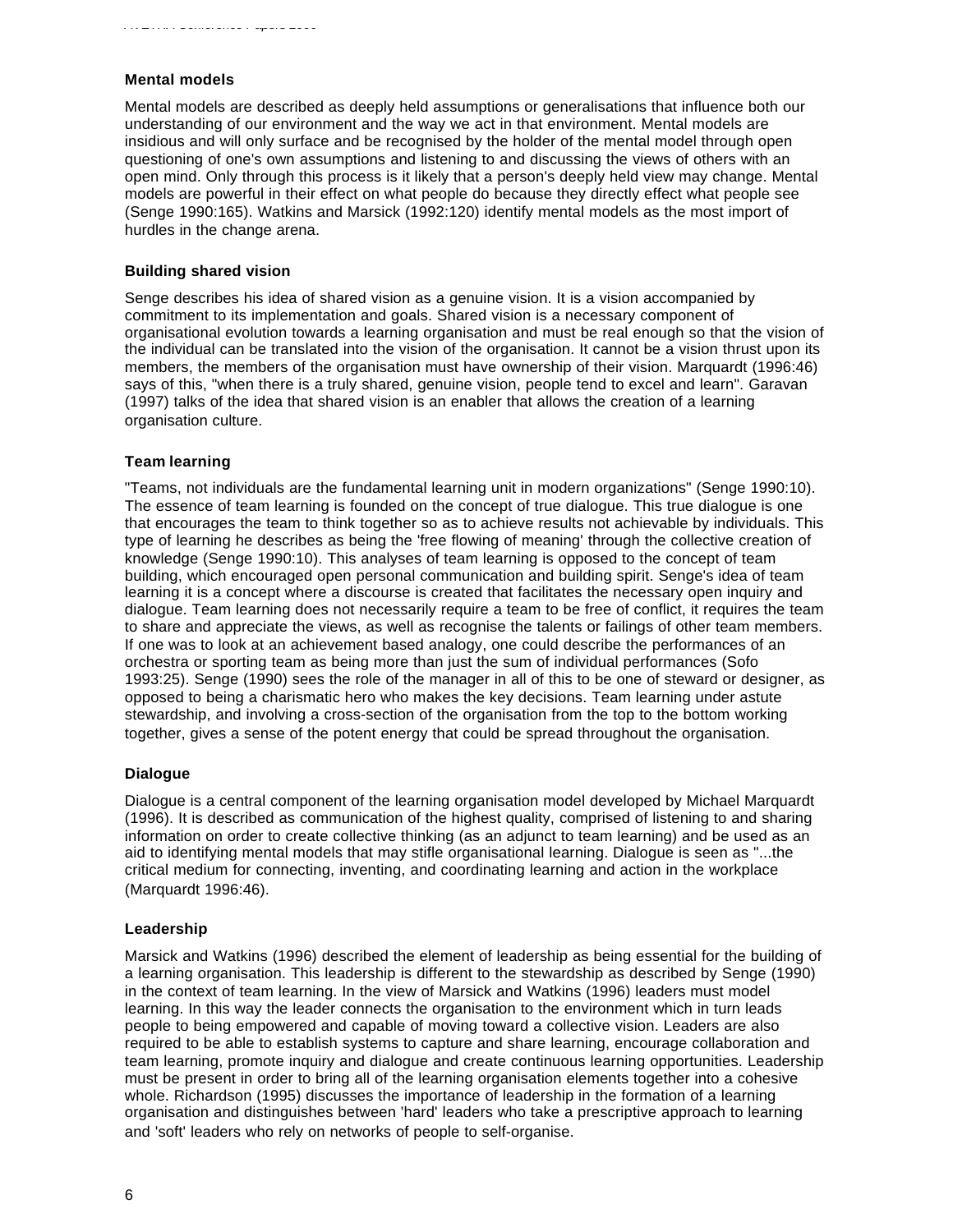#### **WHAT THE POLICE SAY ABOUT THEIR CULTURE**

In the field, officers are endlessly brave, pragmatic and wise. Return them to their stations and the old culture seems to squeeze out the bravery and the creativity from them, leaving for managers a difficult mix of dry wit, scepticism and a cramped silence (Wells 1997:197).

This observation of Wells (1997) seems to be validated by the research of Skolnick & Fyfe (1993) where they question the value of the para-military model of policing where police at the bottom of the hierarchy have the largest discretionary powers on the street and yet they are stifled in the organisational context by a strict hierarchical system. Woodcock (1991:175) takes the issue one step further by saying that police organisations have been adept at creating hierarchical structures that protect rather than explain and seek scapegoats rather than admit mistakes.

Hierarchical structures, rank structures, trust, loyalty, caring, cynicism - all are elements that must be examined in the light of learning organisation theory. Do the police see themselves differently from those academic authors who scrutinise them looking from the outside in?

The articulation of South Australia Police culture is yet to be added to this paper. It is anticipated they will have a lot to say about their culture and their ideas about learning in the organisation and the concept of evolving into a learning organisation. It is within the model of the learning organisation that I have described that I will situate the SAPOL cultural mores. Through using this structure I hope to be able to find some clear links between SAPOL culture and the effectiveness of the aspiring SAPOL learning organisation.

## **BIBLIOGRAPHY**

- Addleson, Mark. 1996, "Resolving the spirit and substance of Organizational learning", *Journal of Organizational Change Management,* Vol. 9, No. 1, pp 32-41.
- Barrow, M, J & Loughlin, H, M. 1992, "Towards a Learning Organization", *Industrial and Commercial Training,* Vol. 24, No. 1, pp 3-7.
- Bayley, David, H. 1994, *Police for the Future,* Oxford University Press, New York.
- Beck, Karen. 1996, *Improving Organisational Commitment: The Police Officer's Perspective,* National Police Research Unit, Report Series No: 122.1, Adelaide.
- Beck, Karen. 1999, *Optimising the Organisational Commitment of Police Officers: Background and Summary of the Research and Guidelines for Management,* National Police Research Unit, Report Series No: 122.4, Adelaide.
- Beck, Karen. 1999, *Measuring Morale: A Managers Guide to the Job Condition Survey*, National Police Research Unit, Report Series No: 122.5, Adelaide.
- Beck, Karen & Wilson, Carlene. 1995, *The Development of Organisational Commitment across the Career Span of Police Officers,* National Police Research Unit, Report Series No: 122, Adelaide.
- Beck, Karen & Wilson, Carlene. 1998a, *Development of Organisational Commitment: Pre-Recruitment, Training and Probation,* National Police Research Unit, Report Series No: 122.2, Adelaide.
- Beck, Karen & Wilson, Carlene. 1998b, *The Development of Organisational Commitment: The Impact of Experience of the Police Organisation,* National Police Research Unit, Report Series No: 122.3, Adelaide.
- Bierema, Laura, L. 1997, "Learning organisations: evaluating learning and results", in *27th Annual SCUTREA Conference proceedings.*
- Bock, F, Barbera, M & Modiano, P. 1995, "Converting the cultural menagerie: overcoming organizational learning disabilities", *Prism,* No. 3, pp 45-53.
- Bolen, Jill. 1990, "The Police Culture Implications for the Reform Process", in Prosser, Scott, Wear, Rae & Nethercote, John. *Corruption & Reform: the Fitzgerald Vision*, University of Queensland Press, Brisbane.
- Borzsony, Phillipa & Hunter, Keith. 1996, "Becoming a learning organization through partnership", *The Learning Organization,* Vol. 3, No. 1, pp. 20-30.
- Bradley, David. 1992, "Escaping Plato's Cave: The Possible Future of Police Education", in Moir, Peter & Eijknam, Henk (eds).
- Brim, Orville, G. 1968, "Adult Socialization", in Clausen, John, A. (Ed.) *Socialization and Society,* Little Brown, Boston.
- Brooks, A. K & Lebby, A, M. 1992, "Building learning organizations: the individual-culture interaction", *Human Resource Development Quarterly,* Winter, pp. 323-344.
- Brown, Andrew. 1995, *Organisational Culture,* Pitman Publishing, London.
- Brown, David. 1997, "Breaking the Code of Silence", *Alternative Law Journal*, Vol. 22, No. 5, pp. 220-224.
- Brown, Jennifer. 1992, "Changing the Police Culture", *Policing,* Vol 8, No 4, Winter.
- Burns, Robert. 1995, *The Adult Learner at Work: A Comprehensive Guide to the Context, Psychology and Methods of Learning for the Workplace,* Business & Professional Publishing, Sydney.
- Chan, Janet, B.L. 1997, *Changing Police Culture,* Cambridge University Press, Sydney.
- Crank, John, P. (1998), *Understanding Police Culture,* Anderson, Cincinnati.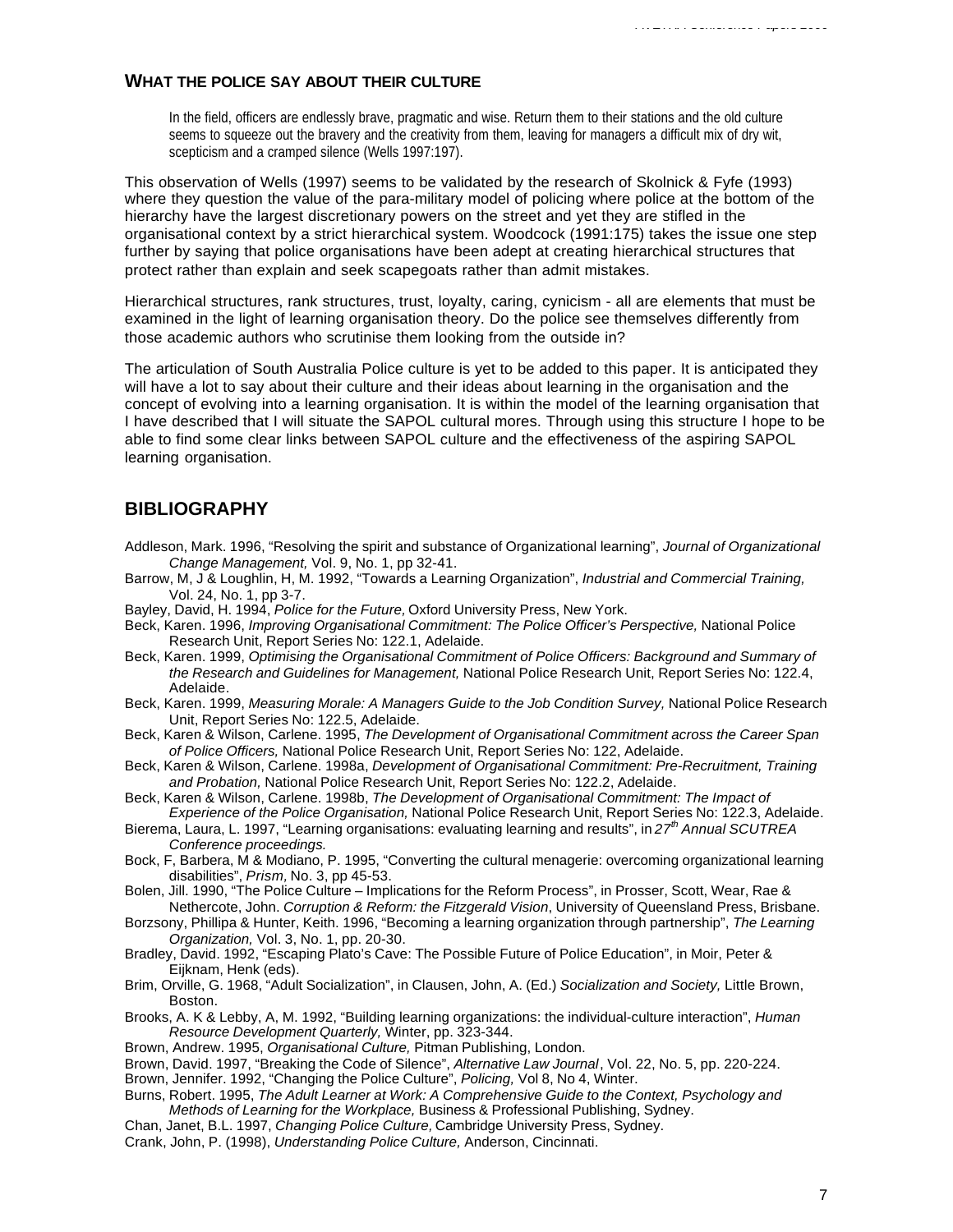- Edwards, Charles, J. 1999, *Changing Policing Theories for 21st Century Societies,* The Federation Press, Sydney.
- Ellinger, Andrea, D., Watkins, Karen, E & Bostrom, Robert, P. 1999, "Managers as Facilitators of Learning in Learning Organizations", *Human Resource Development Quarterly,* Vol. 10, No. 2, pp 105-125.
- Etter, Barbara. 1993, "The Police Culture: Overcoming Barriers", *Criminology Australia,* October-November, pp 8-12.
- Etter, Barbara. & Palmer, Mick. (eds.) 1995, *Police Leadership in Australia,* The Federation Press, Sydney.

Franklin, Peter., Hodgkinson, Myra & Stewart, Jim. 1998, "Towards universities as learning organisations", *The Learning Organization,* Vol. 5, No. 5, pp 228-238.

Fitzgerald, G. 1989, *Report of a Commission of Inquiry Pursuant to Orders in Council, Government Printer,* Brisbane.

Fyfe, James, J., Greene, Jack, R., Walsh, William, F., Wilson, O, W & McLaren, Roy, C. 1997, *Police* Administration 5<sup>th</sup> Edition, McGraw-Hill, New York.

- Garavan, Thomas. 1997, "The learning organization: a review and evaluation", *The Learning Organization*, Vol. 4, No. 1, pp 18-29.
- Garvin, D, A. 1993, "Building a learning organisation", *Harvard Business Review,* July/August, pp 78-91.
- Gault, Susan, B & Jaccaci, August, T. 1996, "Complexity meets periodicity", *The Learning Organization,* Vol. 3, No. 2, pp 33-39.
- Godfrey, Bill. 1993, "The Learning Organisation and Accountability in the Public Sector", *Canberra Bulletin of Public Administration,* No 73, September, pp 38-45.
- Godfrey, Bill. 1994, "Can Large Government Learn? The challenge of strategic change at the Australian Taxation Office", in Senge, Peter, M., Ross, Richard., Smith, Bryan., Roberts, Charlotte & Kleiner, Art., (Eds).
- Goldsmith, Andrew. 1990, "Taking Police Culture Seriously: Police Discretion and the Limits of Law", *Policing & Society*, Vol. 1, pp 91-114.

James, Steve & Warren, Ian. 1995, "Police Culture", *Cultures of Crime and Violence: The Australian Experience*, Bessant, Judith, Carrington, Kerry & Cook, Sandy, (Eds.), La Trobe University Press, Bundoora, Victoria, pp 3-15.

- Jones, Alan, M & Hendry, Chris. 1994, "The Learning Organization: Adult Learning and Organizational Transformation", *British Journal of Management,* Vol. 5, pp. 153-162.
- Jones, Susan. 1996, *Developing a Learning Culture,* McGraw-Hill, London.
- Karpin, D, S. 1995, "Enterprising Nation: Renewing Australia's Managers to Meet the Challenges of the Asia-Pacific Century", in *Report of the Industry Task Force on Leadership and Management Skills, Executive* Summary, Australian Government Publishing Service, Canberra.
- Kearns, P., McDonald, R., Candy, P., Knights, S & Papadopoulos, G. 1999, "VET in the learning age. The challenge of lifelong learning for all", Vol. 1, Unpublished Report, Global Learning Services, Canberra.
- Kline, Peter & Saunders, Bernard. 1993, *Ten Steps to a Learning Organisation,* Great Ocean Publishers, Arlington.
- Lei, David., Slocum, John, W & Pitts, Robert, A. 1999, "Designing Organizations for Competitive Advantage: The Power of Unlearning and Learning", *Organizational Dynamics,* Vol. 27, No. 3, pp 24-38.
- Lessem, Ronnie. 1991, *Total Quality Learning Building a learning organisation*, Blackwell Publishers, Oxford.
- Lewis, Dianne, S, French, Erica & Steane, Peter. 1997, "A culture of conflict", *Leadership and Organization Development Journal,* Vol. 18, No. 6, pp 275-282.
- Limerick, David., Passfield, Ron & Cunnington, Bert. 1994, "Transformational Chance: Towards an Action Learning Organization", *The Learning Organization,* Vol 1, No. 2, pp 29-40.
- Macdonald, Richard. 1995, "Skills and qualities required of Police leaders now and in the future", in Etter, Barbara. & Palmer, Mick. (eds.).
- Manning, Peter, K. 1977, *Police Work: The Social Organisation of Policing,* The MIT Press, Cambridge.
- Manning, Peter, K. 1978b, "Lying, Secrecy and Social Control", in Manning and Van Maanen (eds).
- Manning, P & Van Maanen, J. 1978a, *Policing: A View from the Street,* Goodyear, Santa Monica.
- Marquardt, Michael, J. 1996, *Building the Learning Organisation,* McGraw-Hill, New York.

Marquardt, Michael, J. 1998, *Technology Based Learning*, CRC Press, New York.

- Marquardt, Michael & Reynolds, Angus. 1994, *The Global Learning Organisation,* Irwin Professional Publishing, New York.
- Marquardt, Michael & Ty, Alexander. 1999, "How Action Learning Builds the Learning Organisation: A Conceptual Analysis"*,* Proceedings of the Academy of Human Resource Development Conference, Arlington Virginia, March 3-7.
- Marsick, Victoria, J. 1997, "Current thinking on the Learning Organisation", in *5 th Annual International Conference on Post-compulsory Education and Training,* Gold Coast, Australia 26-28 November.
- Marsick, Victoria, J & Watkins, Karen, E. 1996, "Adult educators and the challenge of the learning organization", *The Adult Educator,* Vol. 7, No. 4, pp 18-20.
- Moir, Peter & Eijknam, Henk (eds.) 1992, *Policing Australia Old Issues New Perspectives,* Macmillan, Sydney.

Mumford, Alan. 1995, "The learning organization in review", *Industrial and Commercial Training,* Vol. 27, No. 1, pp. 9-16.

- Niederhoffer, Arthur & Blumberg, Abraham, S. 1976, *The Ambivalent Force: Perspectives on Police*, Second Edition, The Dryden Press, Illinios.
- Nixon, Christine & Reynolds, Christopher. 1996, "Producing Change in Police Organisations", Chappell, Duncan & Wilson, Paul, (eds.).
- Pedler, M., Boydell, T & Burgoyne, J. 1989, "The Learning Company", *Studies in Continuing Education,* Vol 11, No. 2, pp 91-101.